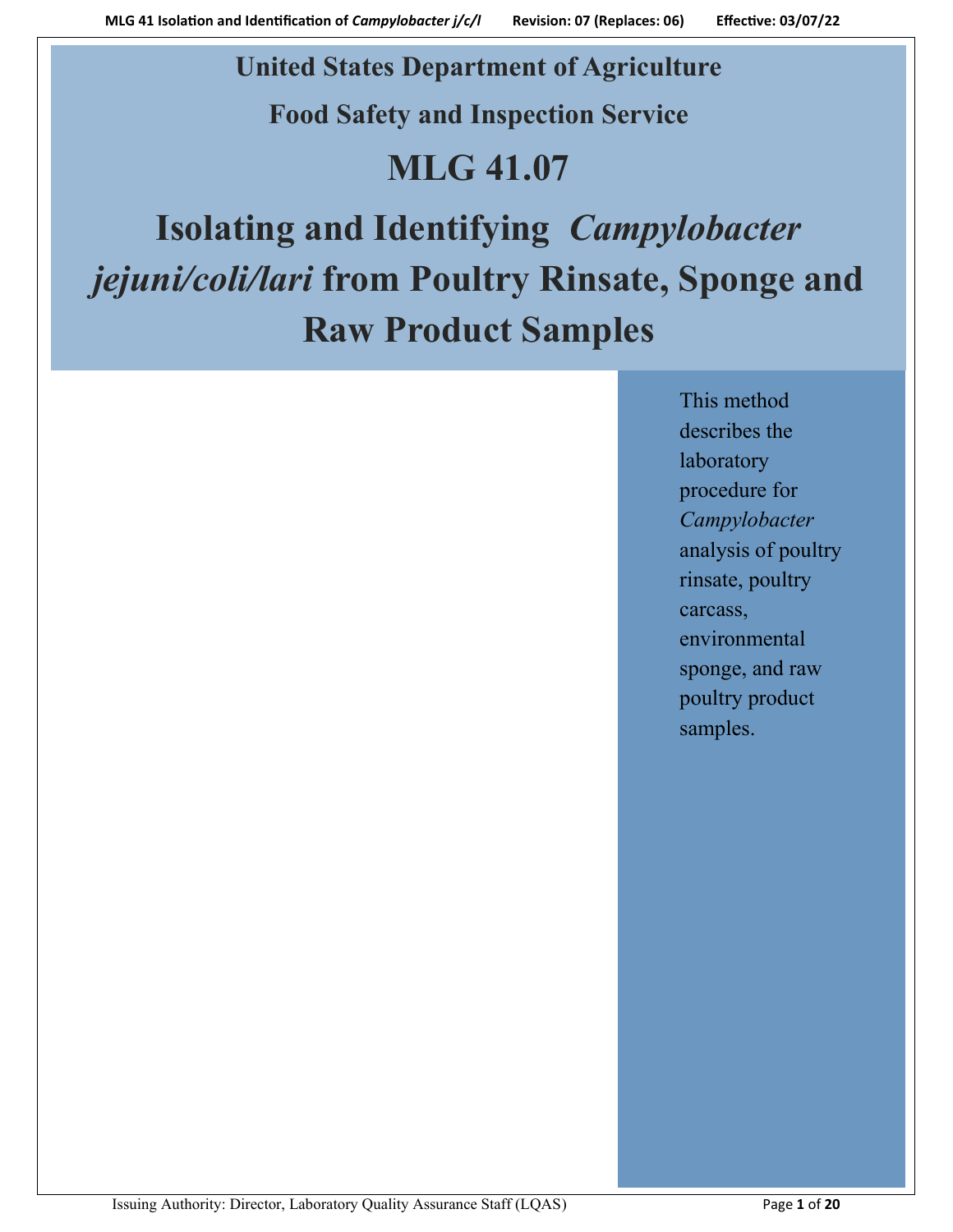# **Notice of Change**

The following is a list of changes that have been incorporated into this chapter:

- This Chapter edition focuses on the use of a new enrichment broth, Hunt Broth plus supplements, and changing the reporting time for *Campylobacter jejuni/coli/lari* negative and positive results. The reporting time decreased from 3 days to 2 days for a screened negative result, and from 5 days to 4 days for a confirmed positive result.
- Using Hunt Broth reduced the enrichment incubation time from  $48 \pm 2$  hours to  $24 \pm$ hours.
- All references to the Double Strength Blood Free Bolton Enrichment Broth plus supplements and its incubation time have been removed.
- Criteria for using the Bruker® MALDI Biotyper are provided to interpret a positive result at the genus and species level when analyzing FSIS product samples.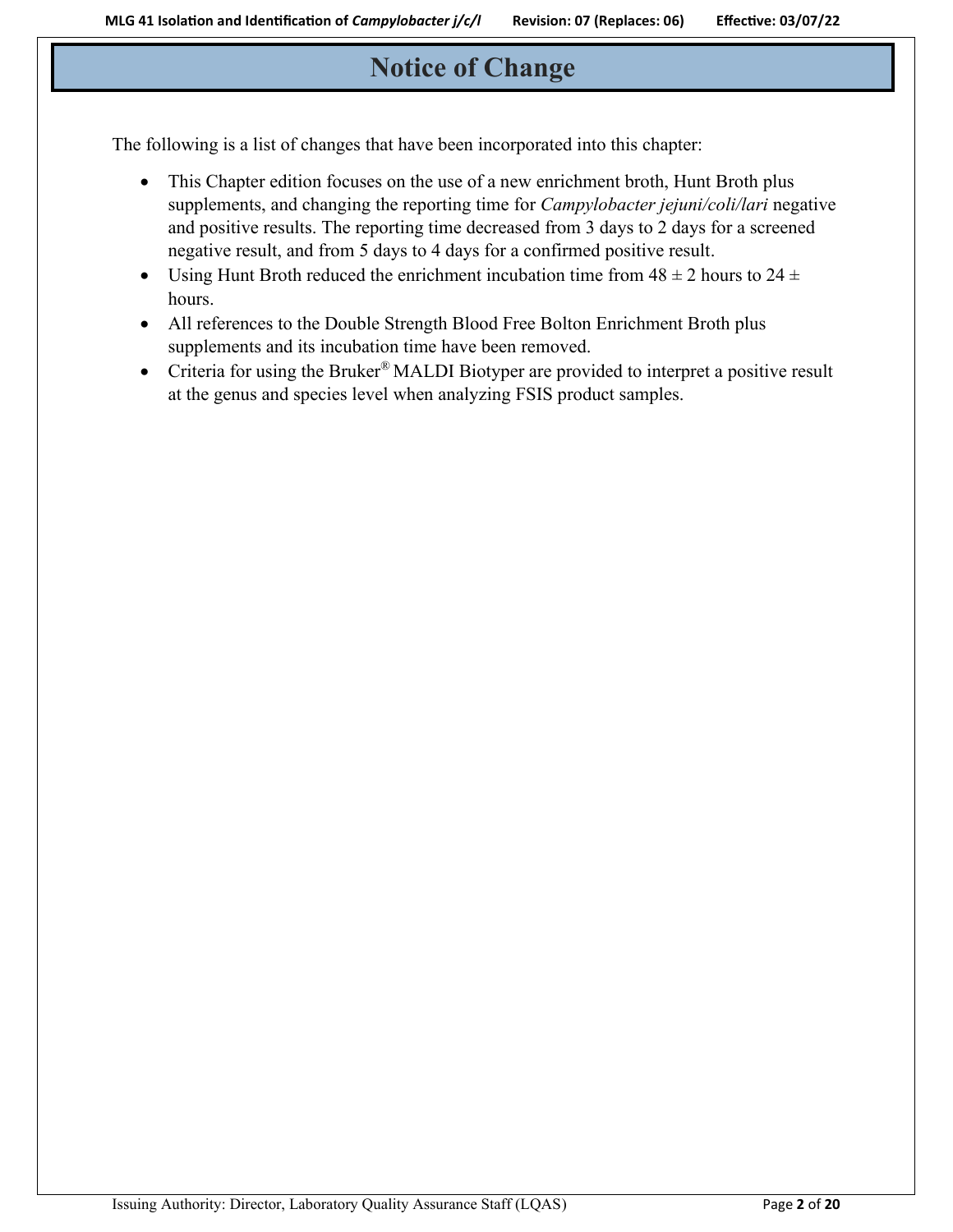# **Table of Contents**

| Maintenance and Storage of Campylobacter Cultures Using Wang's Freezing/Storage |
|---------------------------------------------------------------------------------|
|                                                                                 |
| Shipping Campylobacter Using Wang's Semisolid (Transport) Medium15-16           |
|                                                                                 |
|                                                                                 |
| Confirming an Isolate Using Microscopic and Latex glutination18-20              |
|                                                                                 |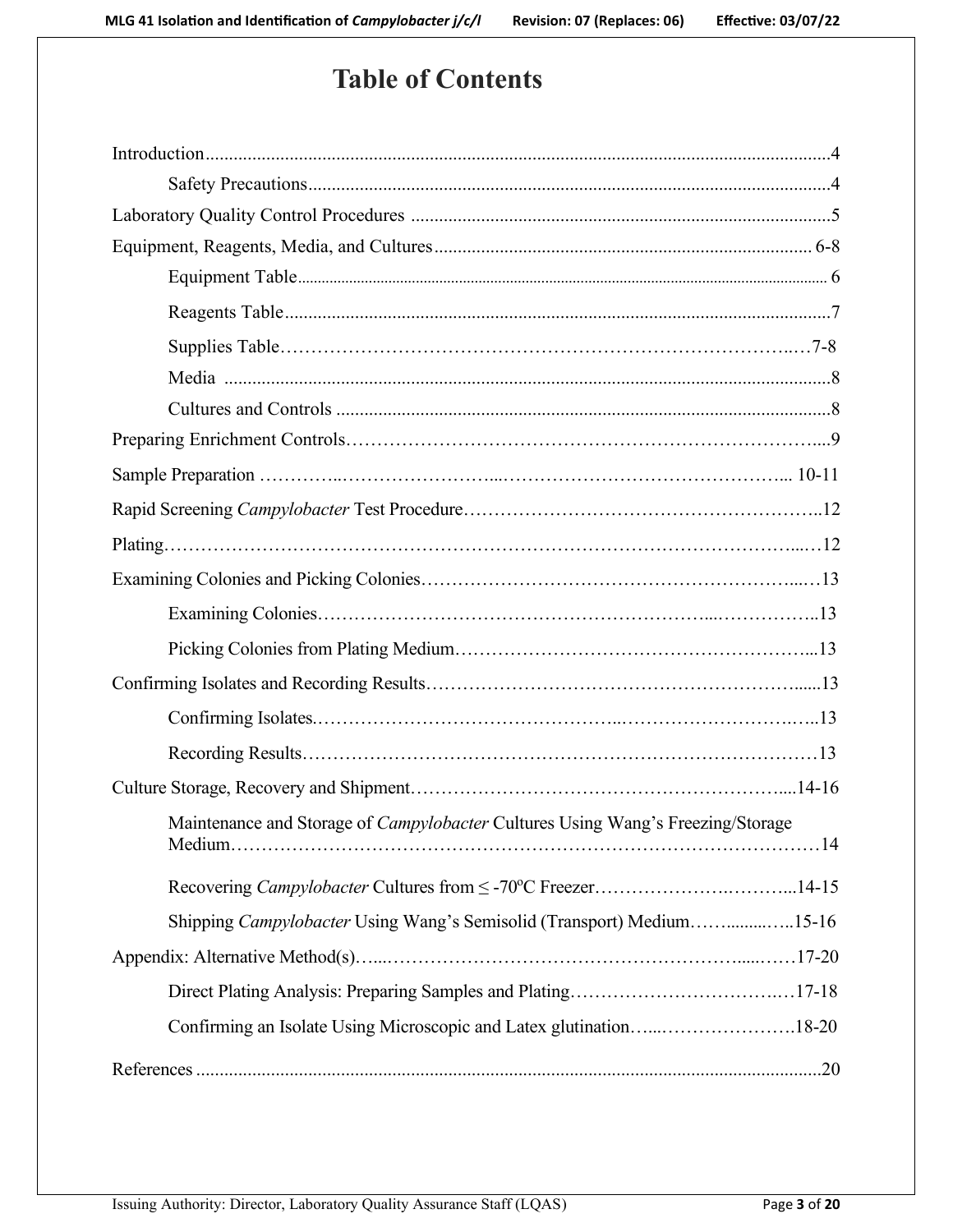# **Introduction**

*Campylobacter* are gram-negative, spiral, uniflagellate, microaerophilic bacteria that cause foodborne illness. The two most frequently occurring *Campylobacter* species of clinical significance/concern for human consumption of meat and meat products are *C. jejuni* and *C. coli*. *C. jejuni* and *C. coli* are the most common causes of Campylobacteriosis in the United States (Butzler, J.P.). These two *Campylobacter* species are mainly isolated in the intestinal tract of poultry and poultry products.

This method describes the screening for the presence of *Campylobacter* species and the enrichment procedure for isolation and identification of *Campylobacter jejuni/coli/lari* (*Campylobacter j/c/l*) from poultry rinsate, poultry carcass sponge, poultry product, and environmental sponge. Sample isolates are confirmed as *Campylobacter j/c/l* using Bruker® MALDI Biotyper.

The methods described in this guidebook are for use by the FSIS laboratories. FSIS does not specifically endorse any of the mentioned test products and acknowledges that equivalent products may be available for laboratory use.

Unless otherwise stated all measurements cited in this method have a tolerance range of  $\pm 2\%$ .

FSIS utilizes the following performance criteria when evaluating the suitability of an alternative laboratory method or product for a given analyte and sample matrix pair:

- Sensitivity, Specificity and Accuracy of 90% or greater
- Positive predictive value and Negative predictive value of 90% or greater

Performance criteria are relative to the reference cultural method for that analyte and sample matrix as outlined in the corresponding MLG chapter [\(https://www.fsis.usda.gov/news-events/publications/microbiology](https://www.fsis.usda.gov/news-events/publications/microbiology-laboratory-guidebook)[laboratory-guidebook;](https://www.fsis.usda.gov/news-events/publications/microbiology-laboratory-guidebook) click on MLG Chapter 1). Method validation is necessary to demonstrate the equivalence of alternative tests as detailed in the document titled "FSIS Guidance for Evaluating Test Kit Performance," [Validation Studies Pathogen Detection Methods.pdf \(usda.gov\).](https://www.fsis.usda.gov/sites/default/files/import/Validation_Studies_Pathogen_Detection_Methods.pdf)

# **Safety Precautions**

*Campylobacter* are categorized as Biosafety Level 2 (BSL-2) pathogens. CDC guidelines for manipulating BSL-2 pathogens must be followed whenever live cultures of *Campylobacter* are used. A Class II laminar flow biosafety cabinet is recommended for procedures in which infectious aerosols or splashes may be created. All available Safety Data Sheets (SDS) should be obtained from the manufacturer for the media, chemicals, reagents and microorganisms used in the analysis.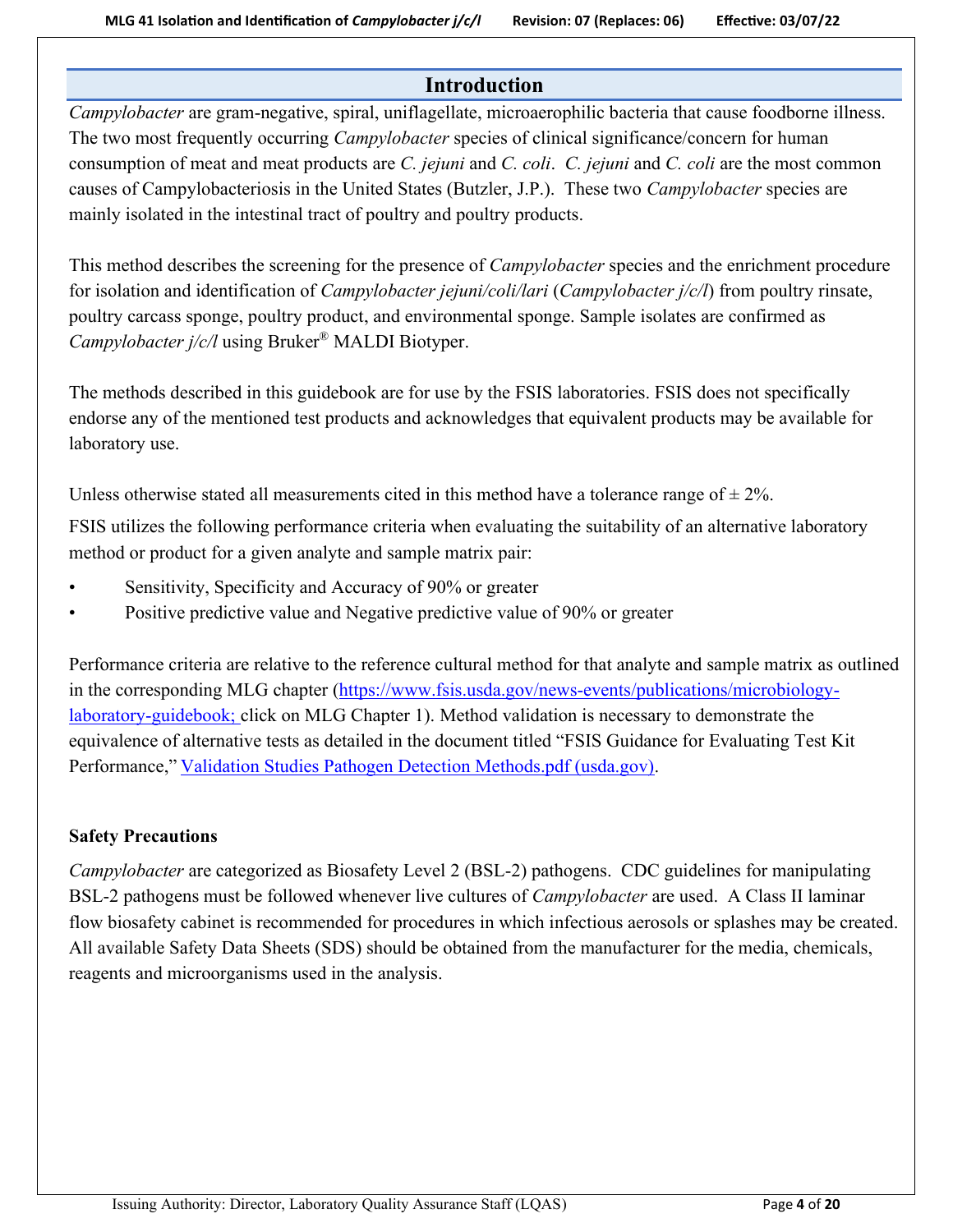# **QUALITY CONTROL**

# <span id="page-4-0"></span>**Laboratory Quality Control Procedures**

Campy-Cefex plates are to be sufficiently dry prior to use. Spread the plates out (do not stack) across the counter to quickly dry them. Dry plates inhibit swarming growth, which is undesirable.

Incubate Campy-Cefex plates in an area that minimizes light exposure since light can possibly affect the growth of *Campylobacter j/c/l*.

Excess moisture in the microaerobic incubation container can lead to undesirable confluent or swarming growth of *Campylobacter j/c/l*. If the container does not have a system to avoid excess moisture, add  $4 - 5$  drops of a humectant, such as glycerol, to a piece of filter paper in an uncovered petri dish along with the samples in the container. Incubate at the appropriate microaerobic conditions.

When using the AnaeroPack™ System (Mitsubishi Pack-MicroAero sachet), use two sachets to obtain and maintain microaerobic conditions during incubation for a 7.0-L jar container, and use one sachet for a 2.5-L jar container.

To obtain and maintain microaerobic conditions using gas tanks during incubation, use the appropriate gas mixture (85% nitrogen, 10% carbon dioxide, and 5% oxygen).

Maintaining a microaerobic atmosphere throughout testing activities is critical to avoid *Campylobacter j/c/l* die-off. Work quickly to provide the proper growing environment and when reading prepared slides.

# **KEY FACTS**

Sample temperature of  $\leq$ 15°C and  $\geq 0$ °C is required upon receipt.

FSIS Regulatory programs require *Salmonella* testing in concurrence with *Campylobacter* testing of poultry rinsates, poultry carcass sponges, and raw poultry product.

# **KEY DEFINITIONS**

**Humectant** is defined as a hydroscopic substance; it serves to absorb moisture from the air to prevent the plates from becoming moist.

**Sachet (sa-SHā)** is defined as a small bag or packet.

**Microaerobic** is defined as having a very low concentration of oxygen; almost but not quite anaerobic.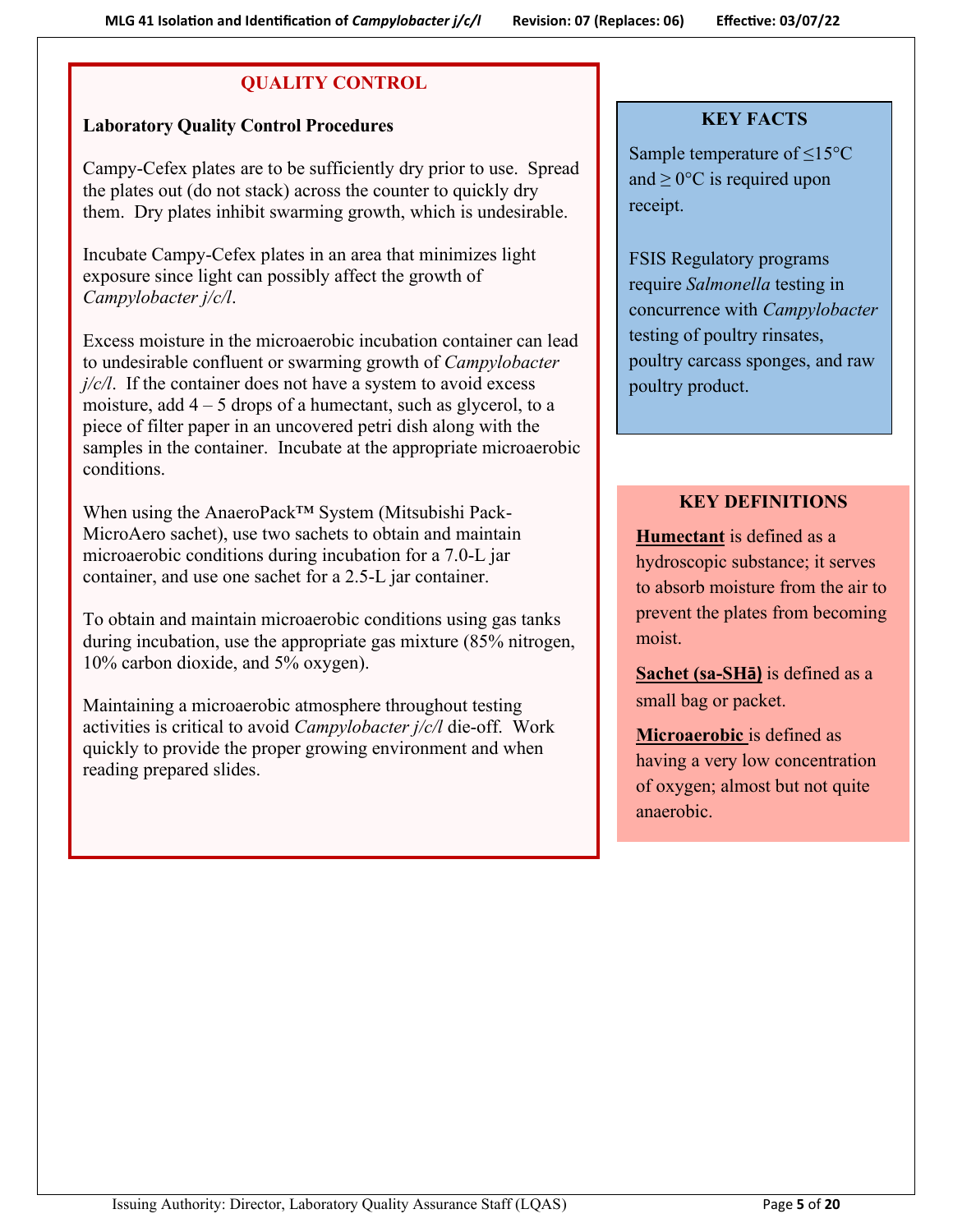# <span id="page-5-1"></span>**Equipment, Reagents, Media, and Cultures**

<span id="page-5-0"></span>

| <b>Table 1: Equipment for MLG 41</b>                                                                |                      |                                                                            |  |
|-----------------------------------------------------------------------------------------------------|----------------------|----------------------------------------------------------------------------|--|
| Equipment                                                                                           | <b>Supplier</b>      | <b>Purpose</b>                                                             |  |
| Balance, sensitivity to at least $\pm$ 0.1 g                                                        | General lab supplier | Weigh samples                                                              |  |
| Blending/mixing equipment: Paddle<br>blender or equivalent                                          | General lab supplier | Mix samples                                                                |  |
| Incubators, static $42 \pm 1$ °C                                                                    | General lab supplier | Incubation of primary<br>enrichment, Campy-Cefex<br>plates, and SBA plates |  |
| 3M Molecular Detection System                                                                       | 3M, Catalog # MDS100 | Screen primary enrichment for<br>Campylobacter analyses                    |  |
| Heating block $(99 - 101$ °C)                                                                       | General lab supplier | Prepare sample DNA                                                         |  |
| Cooling block $(20 - 25^{\circ}C)$                                                                  | General lab supplier | Prepare sample DNA                                                         |  |
| <b>Phase Contrast Microscope</b>                                                                    | General lab supplier | Microscopy                                                                 |  |
| Refrigerator $(2 - 8$ °C)                                                                           | General lab supplier | Store media and sample<br>reserves                                         |  |
| Freezer ( $\leq$ -70°C)                                                                             | General lab supplier | Store media and sample<br>reserves                                         |  |
| Microliter pipettor with sterile<br>disposable filtered micropipette tips<br>that can deliver 20 µL | General lab supplier | Transfer samples                                                           |  |
| Centrifuge (capable of 5000 rcf)                                                                    | General lab supplier | Isolate preparation using<br>Brucella broth                                |  |
| Bruker <sup>®</sup> MALDI Biotyper                                                                  | Bruker Inc.          | Proteomic Confirmation                                                     |  |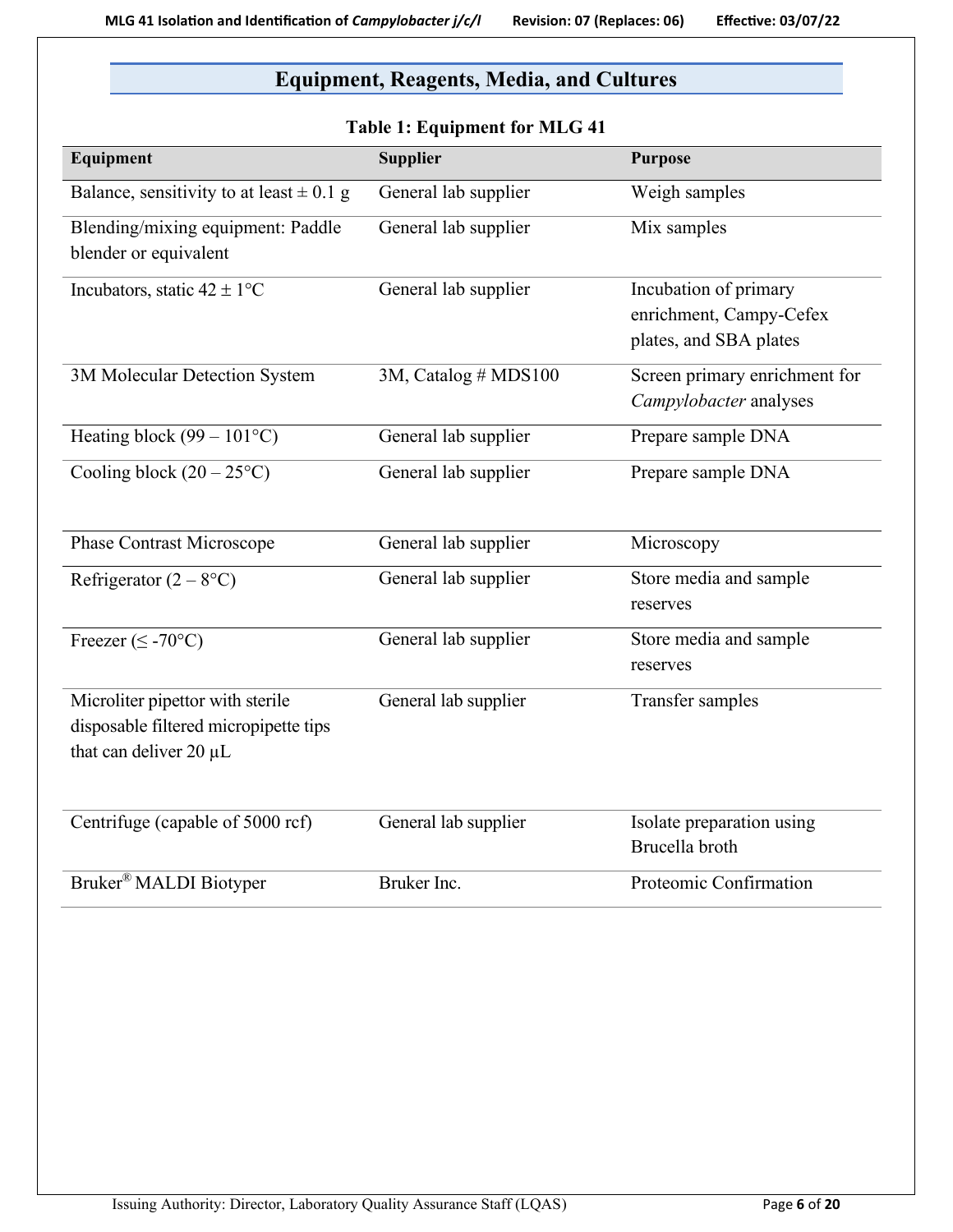| Effective: 03/07/22 |  |  |  |
|---------------------|--|--|--|
|---------------------|--|--|--|

| Reagent                                           | <b>Supplier</b>                 | <b>Purpose</b>                                                 |
|---------------------------------------------------|---------------------------------|----------------------------------------------------------------|
| 3M Molecular Detection Assay 2 -<br>Campylobacter | 3M, Catalog # MDA2CAM96         | Screen primary enrichment<br>for <i>Campylobacter</i> analyses |
| Ethyl alcohol (USP grade only; non-<br>denatured) | General lab supplier            | To dissolve supplements, if<br>needed                          |
| Glycerol                                          | Sigma-Aldrich                   | Serve as humectant                                             |
| Bruker <sup>®</sup> MALDI Biotyper reagents       | Bruker Inc. or General supplier | Proteomic Confirmation                                         |

# **Table 3: Supplies for MLG 41**

<span id="page-6-0"></span>

| <b>Material</b>                                              | <b>Supplier</b>            | <b>Purpose</b>                  |
|--------------------------------------------------------------|----------------------------|---------------------------------|
| Anaerobic jar or equivalent container                        | General lab supplier       | Microaerobic cultivation        |
| Sealed container: Vented culture flask                       | Sarstedt Inc., Catalog #   | Primary enrichment              |
| $(T-75 \text{ cm}^2)$ or bag (Whirl-Pak <sup>®</sup> (18 oz. | 83.3911.002                | container                       |
| $4.5$ " x 9"), or equivalent product)                        | General lab supplier       |                                 |
|                                                              | Nasco, Catalog #B00736     |                                 |
| Re-closable single-track zipper bag                          | Uline, Catalog $# S-1699$  | Secondary containment of        |
| (8"x8")                                                      |                            | enrichment bags to prevent      |
|                                                              |                            | leakage (optional)              |
| AnaeroPack™ System (Mitsubishi                               | Mitsubishi, Catalog #10-05 | Oxygen absorber-CO <sub>2</sub> |
| Pack-MicroAero sachet) or equivalent                         |                            | generator for microaerobic      |
| product                                                      |                            | cultivation                     |
| Filter paper                                                 | General lab supplier       | Microaerobic cultivation        |
| Non-metal loop or needle                                     | General lab supplier       | Plating of primary              |
|                                                              |                            | enrichment                      |
| Bent glass or plastic rods ("hockey"                         | General lab supplier       | Plating of primary              |
| sticks")                                                     |                            | enrichment                      |
| Sterile petri dishes, (15" x 100" mm)                        | General lab supplier       | Media                           |
|                                                              |                            |                                 |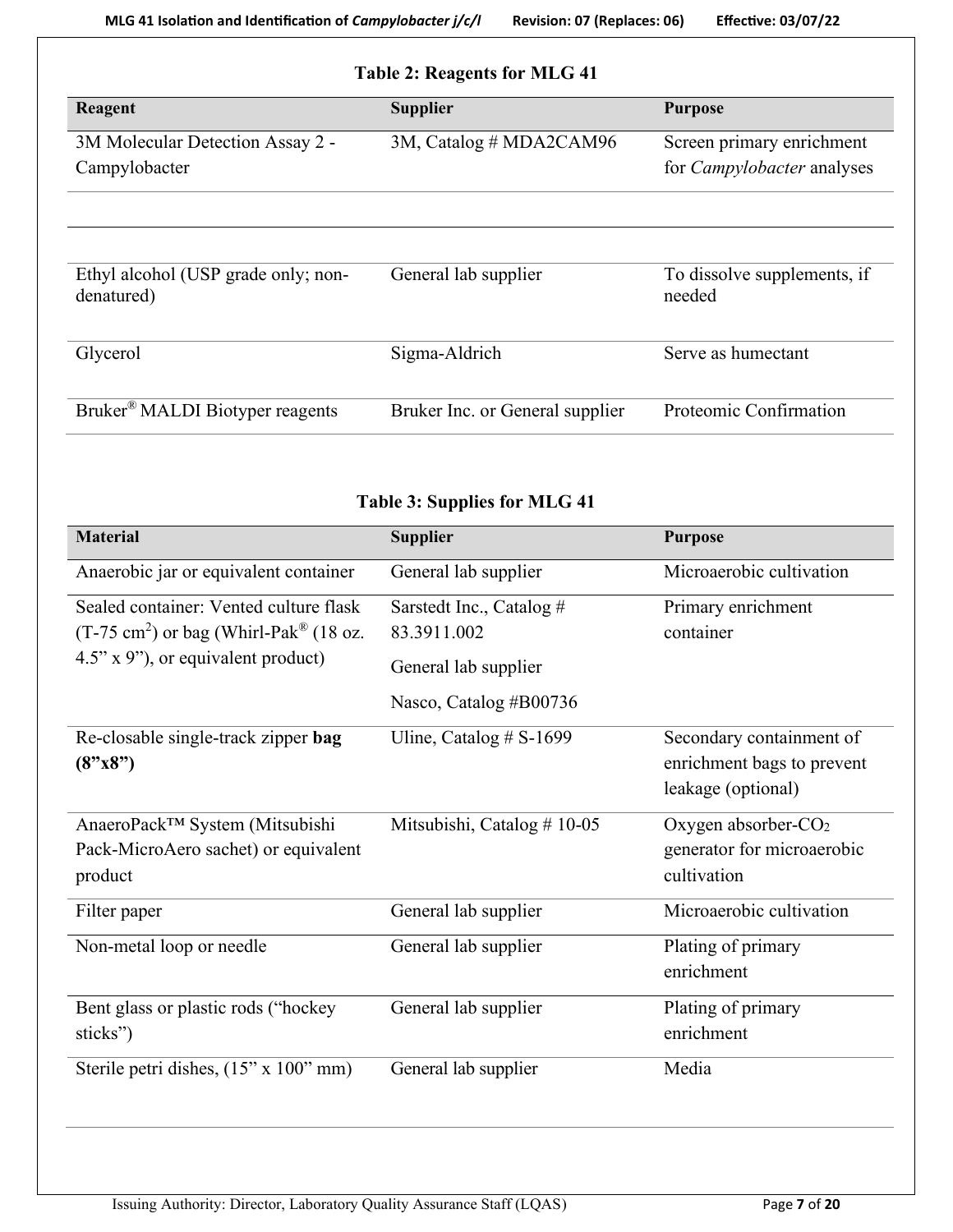| 2 mL Cryostor™ cryovial or equivalent<br>product | General lab supplier | Short- and long-term storage<br>of <i>Campylobacter</i> isolates<br>and positive control |
|--------------------------------------------------|----------------------|------------------------------------------------------------------------------------------|
| Transfer pipet (plastic)                         | General lab supplier | Isolate preparation using<br>Brucella broth                                              |
| Centrifuge tube (glass or plastic), 10<br>mL     | General lab supplier | Isolate preparation using<br>Brucella broth                                              |

### **Media**

- a. Buffered peptone water (BPW)
- b. Campy-Cefex plating medium
- c. Trypticase Soy Agar with 5% Sheep Blood (SBA) or equivalent product
- d. Hunt Broth and selective supplements and antibiotics (also known collectively as Hunt Broth; follow manufacturer instructions for correct use)
- e. Wang's Freezing/Storage Medium
- f. Wang's Transport Medium
- g. Brucella Broth

# **Cultures and Controls**

Analyze a positive *Campylobacter* control (*Campylobacter jejuni* or *Campylobacter coli* ATCC strain) and an un-inoculated media control with each sample set. Confirm at least one isolate from the positive control sample. In the absence of a positive test sample, control cultures may be terminated at the same point as the sample analysis.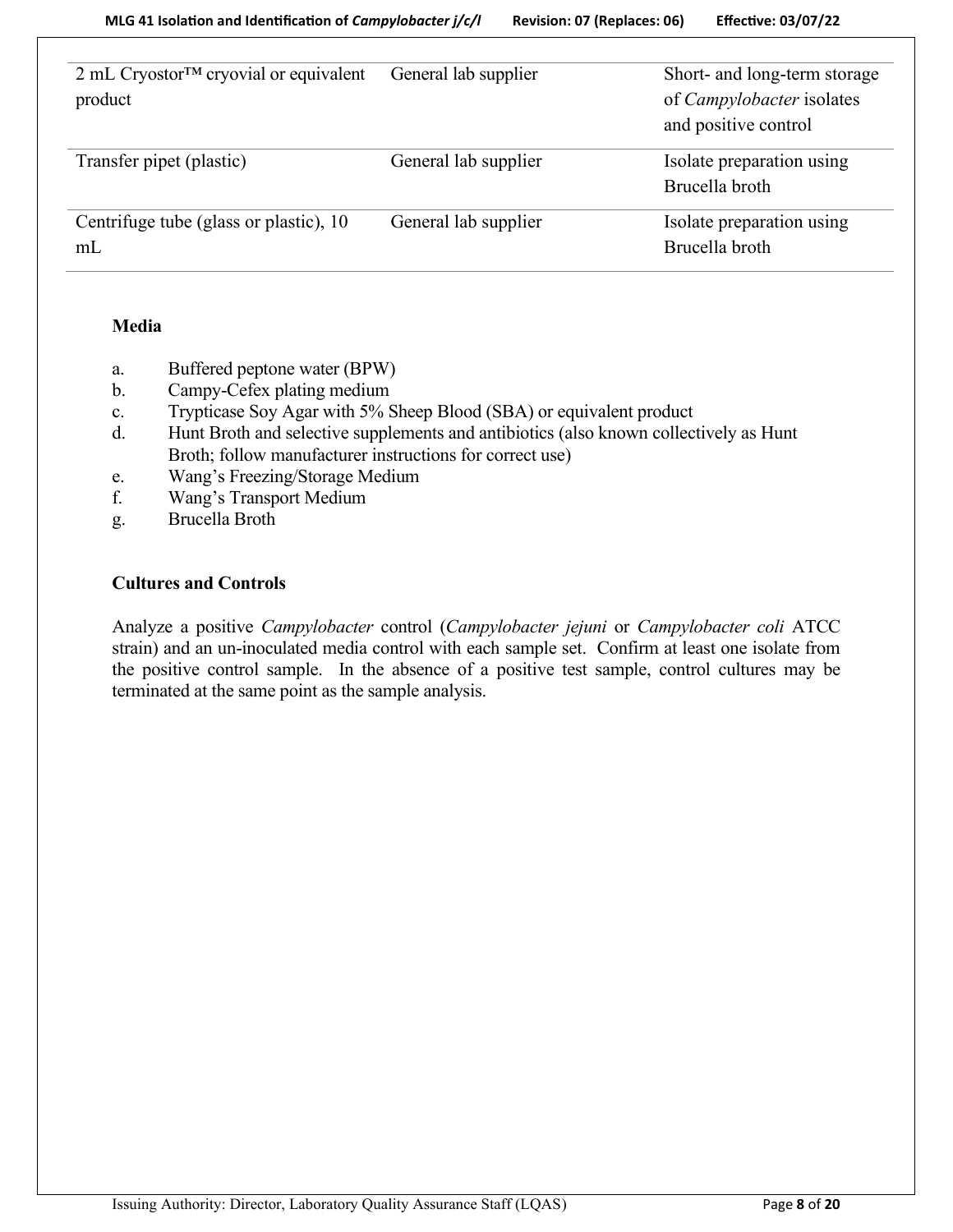# **QUALITY CONTROL**

# **Preparing Enrichment Controls**

On the day prior to analysis, streak the positive control for isolation onto a Trypticase Soy Agar with 5% Sheep Blood (SBA) plate. Incubate the plate in a sealed container for 21  $\pm$  3 hours at 42  $\pm$  1.0°C. To obtain the desired microaerobic conditions necessary for growth of *Campylobacter j/c/l*, place plates in a sealed container containing the appropriate number of sachet(s) or a gas mixture consisting of 85% nitrogen, 10% carbon dioxide, and 5% oxygen.

For the enrichment analysis, use a sterile, non-metal  $1 \mu L$ loopful of the control culture to inoculate either 30 mL of BPW plus 30 mL of Hunt Broth for the rinsate analysis or 25 mL of BPW plus 25 mL of Hunt Broth for the sponge analysis.

If multiple matrices are analyzed, a single positive control may be used.

Incubate the controls along with the samples at  $42 \pm 1.0^{\circ}\text{C}$ for  $24 \pm 2$  hours applying the desired microaerobic conditions. Controls are to be analyzed in the same manner as the samples.

# **KEY FACTS**

The use of a non-metal loop is recommended because metal has been known to inhibit the growth of *Campylobacter* species.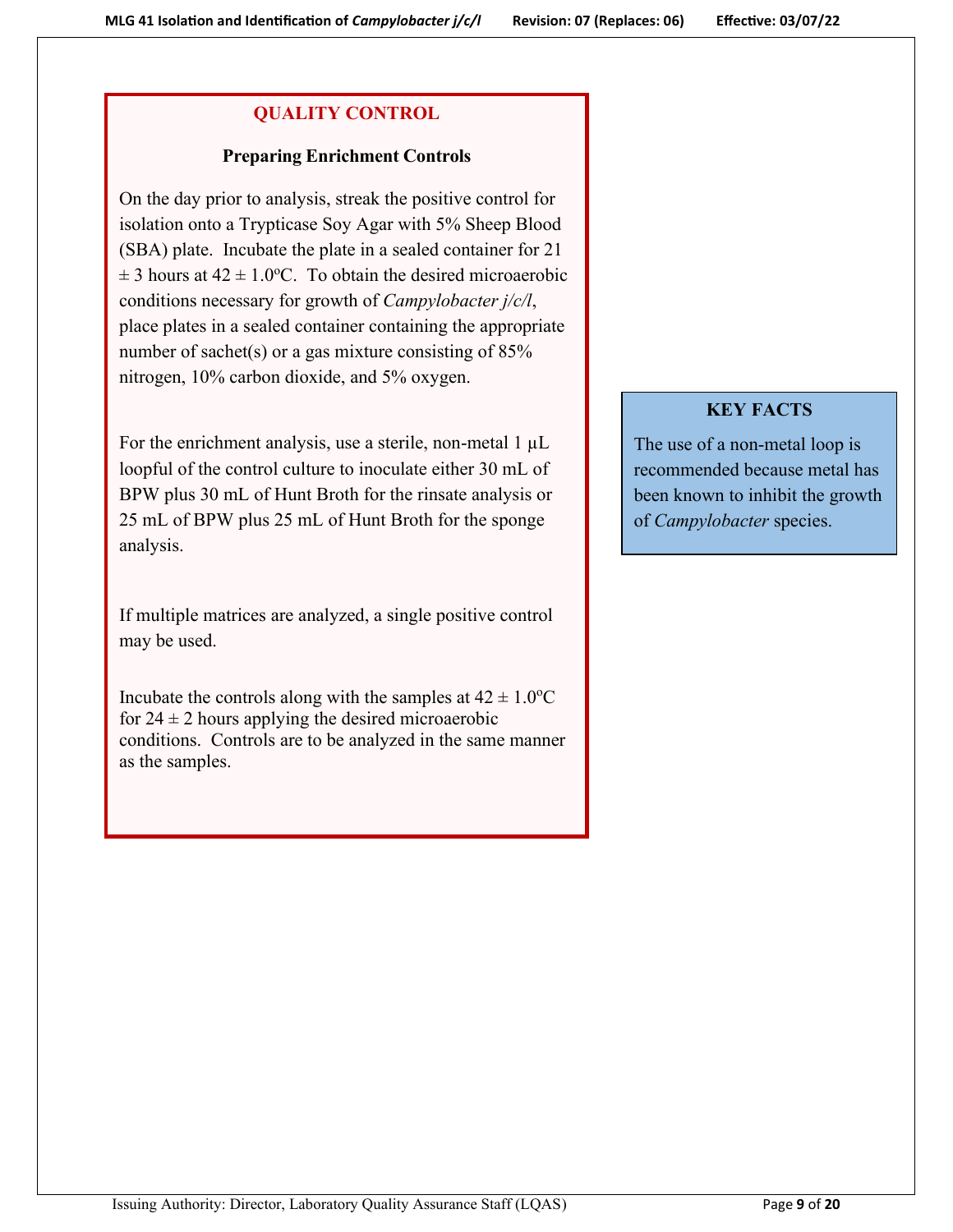

This flowchart represents the reporting time when there are no delays. Analysis may take longer due to re-streaking isolates for purity or rare strains requiring additional testing.

# **QUALITY CONTROL**

To seal a Whirl-Pak<sup>®</sup> bag, expel most of the air from the bag, and fold over up to three times allowing for gas transfer.

For a 7.0-L anaerobic container, a total of up to 32 Whirl-Pak® bags can be used. [Secondary bags (8" x 8") or equivalent may be used to hold sample bags upright to prevent leakage.]

For a 2.5-L anaerobic container, a total of up to eight Whirl-Pak® bag can be used. [A secondary bag or equivalent may be used to hold sample bags upright to prevent leakage.]

### **Sample Preparation**

a. Add 30 mL of Hunt Broth and 30 mL of the poultry rinsate sample to a vented culture flask, or into an 18 oz, 6" x 9" Whirl-Pak® bag, or equivalent. Mix thoroughly by gently shaking to ensure an even distribution of the carcass rinsate sample and broth.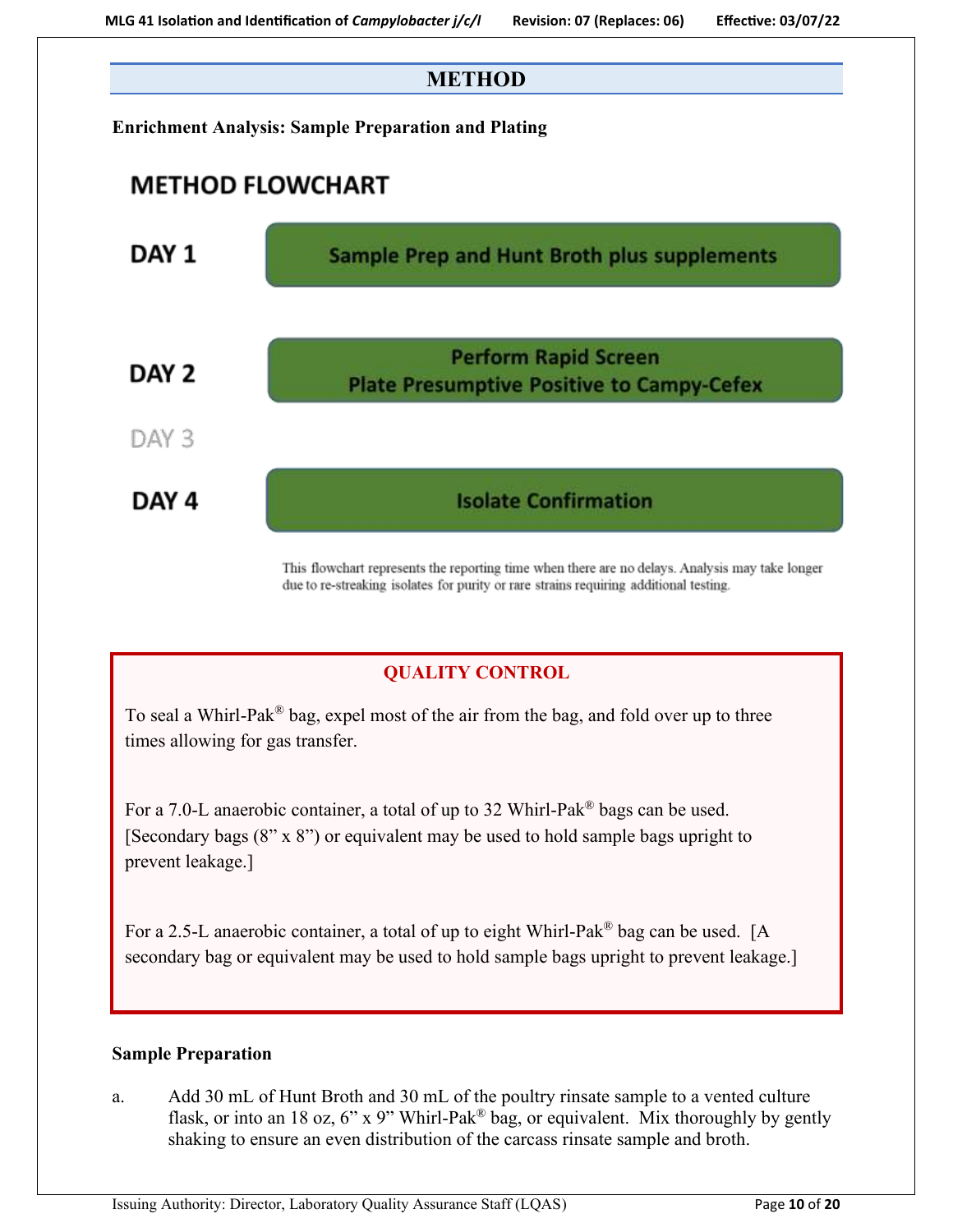- b. Add 25 mL of Hunt Broth to the carcass sponge sample that already contains 25 mL of transport media. For the environmental sponge, add 20 mL of BPW and then add 30 mL of Hunt Broth to the bag containing the sponge.
- c. Add  $1625 \pm 32.5$  mL of BPW and  $325 \pm 32.5$  g of raw poultry product to a 15" x 20" sterile filtered bag, or equivalent. To disperse clumps, mix thoroughly by briefly hand massaging or stomaching (no more than 10 seconds). After mixing, add 30 mL of the raw poultry product mixture to a vented culture flask, or Whirl-Pak<sup>®</sup> bag, or 18 oz, 6" x 9" zip-lock type bag, or equivalent and then add 30 mL of Hunt Broth and mix thoroughly.
- d. When using the Whirl-Pak<sup>®</sup> bag or equivalent, place the appropriate number of samples into the 7.0-L or 2.5-L anaerobic container.
- e. Incubate each vented culture flask or Whirl-Pak<sup>®</sup> bag for  $24 \pm 2$  hours at  $42 \pm 1.0$ °C applying the appropriate microaerobic conditions in a sealed container.

Refer to the section entitled "Quality Control: Laboratory Quality Control Procedures" for appropriate microaerobic conditions.

When using multiple anaerobic containers for a set of samples, only one set of controls is needed for the entire sample set.

Figure 1. Illustration of how to prepare the poultry rinsate sample using a Whirl-Pak<sup>®</sup> bag.



1a. Adding 2X BF-BEB



1b. Adding rinsate



1c. Adding up to 32 samples per container; it's optional to use a secondary bag to hold samples.



1d. Samples sealed in container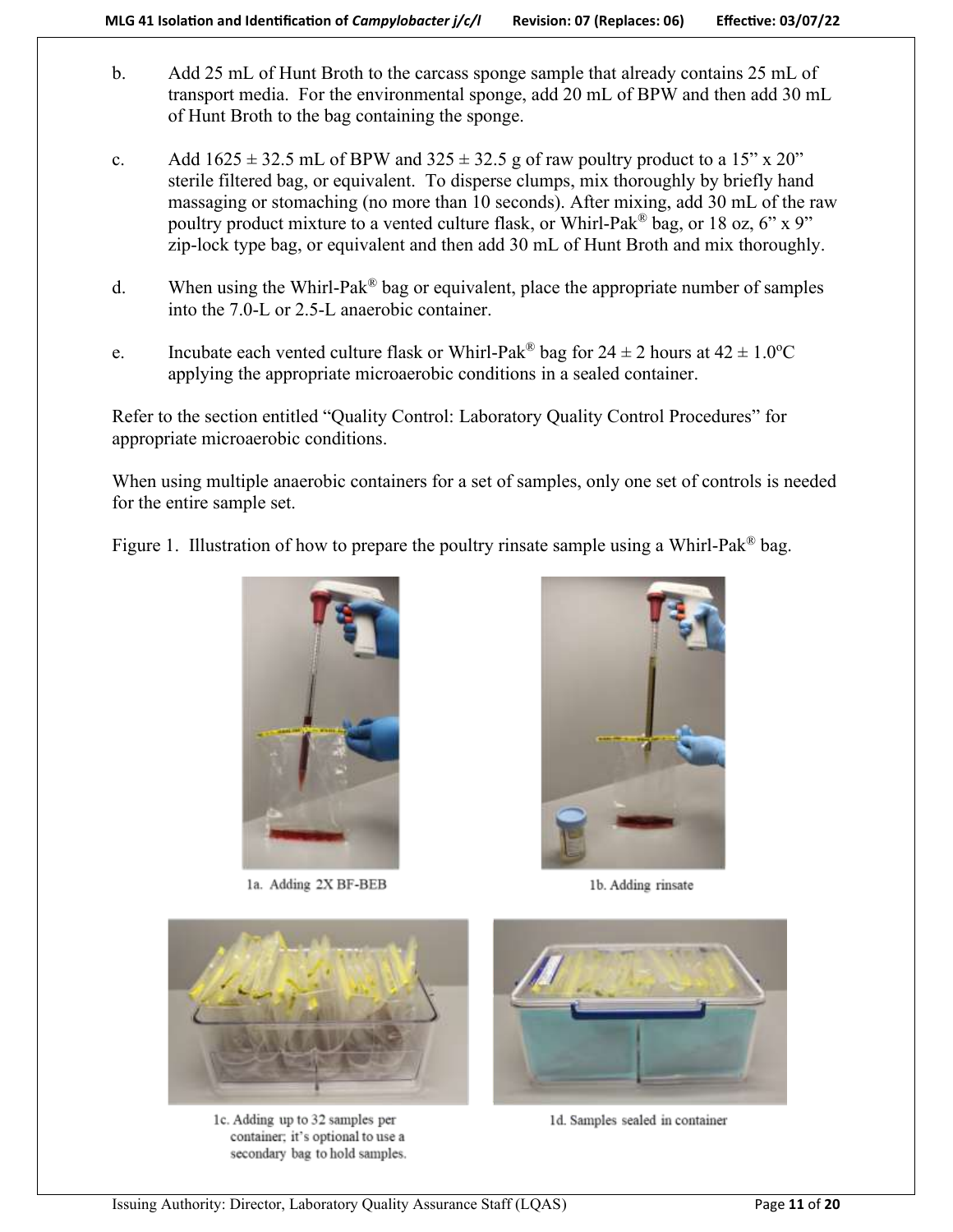# **Rapid Screening** *Campylobacter* **Test Procedure**

Following incubation of the different product types, perform the rapid screen using the current 3M™ Molecular Detection System User guide or equivalent rapid screen technology. Use manufacturer's instructions for preparing reagents, performing the remainder of the assay, and reading the results.

- a. Samples that are rapid screen-negative will be reported as negative. All other samples will continue to cultural analysis as per the "Plating" Section. Alternatively, for samples with rapid screen results that are considered inconclusive, the Laboratory Supervisor or designee is to investigate. Based on the findings, the Laboratory Analyst will:
	- repeat the rapid screen analysis from the lysate step or
	- prepare new rapid screen lysate tubes and repeat the analysis or
	- analyze all inconclusive samples culturally.
- b. In analytical batches where the positive control results are NOT positive, all samples are affected. The Laboratory Supervisor or designee is to investigate. Based on the findings, the Laboratory Analyst will:
	- repeat the rapid screen analysis from the lysate step or
	- prepare new rapid screen lysate tubes and repeat the analysis or
	- analyze all samples culturally.

If circumstances (e.g., a power outage or equipment failure) do not allow testing using the rapid screen system, the laboratory is to, if possible, continue cultural analysis of all samples by proceeding with the "Plating" Section instructions.

# **Plating**

a. After the rapid screening procedure, streak each presumptive positive sample and controls onto a Campy-Cefex plate for isolation using a sterile, non-metal 10 µL loop or equivalent product.



Refer to the section entitled "Quality Control: Laboratory Quality Control Procedures" for appropriate microaerobic conditions.





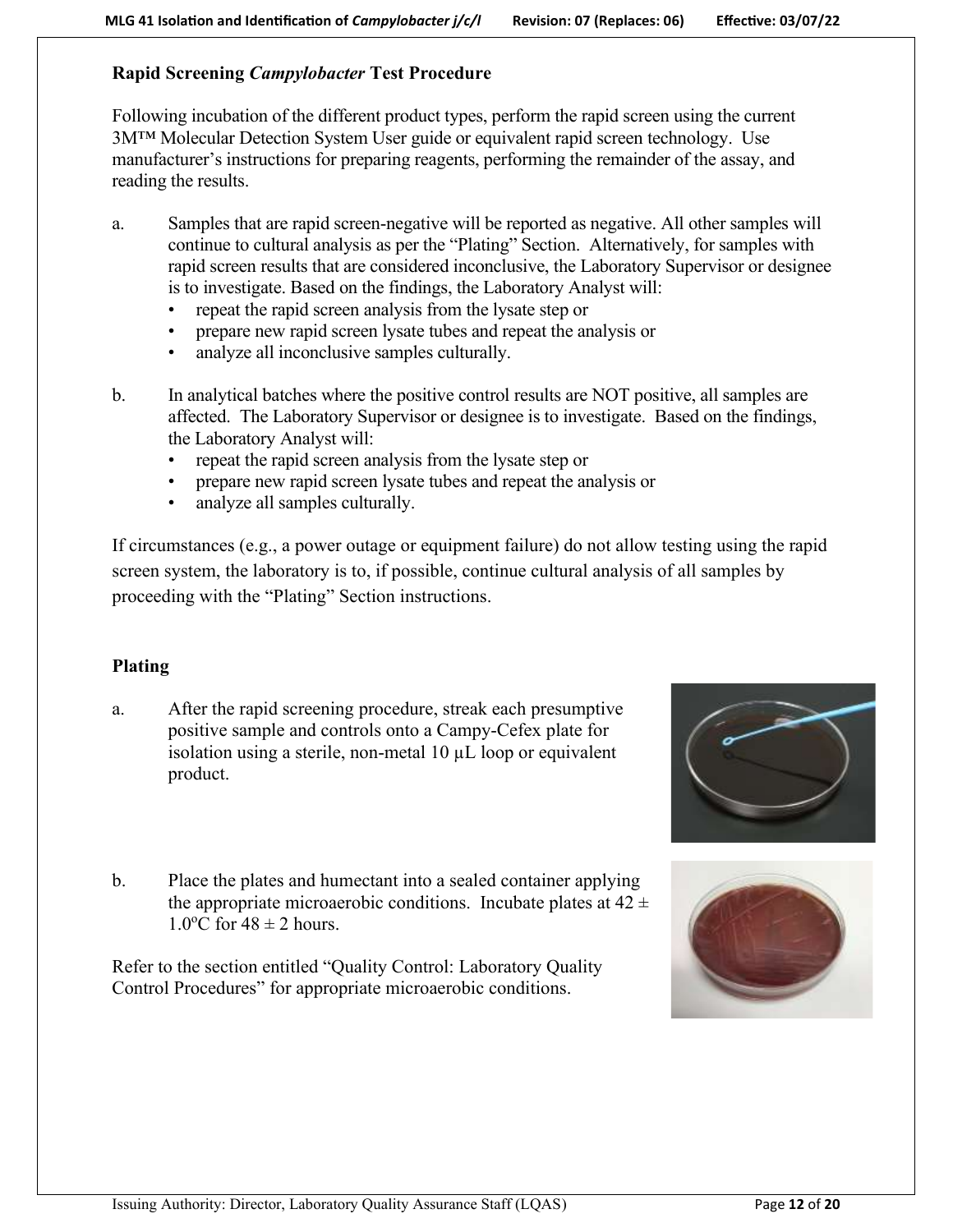# **Examining Colonies and Picking Colonies**

# **1. Examining Colonies**

After incubating, examine all plates for typical colonies. Typical colonies are translucent or mucoid, glistening and pink in color, flat or slightly raised, and may vary significantly in size. A reddish halo can be present in the agar surrounding the colonies.



# **2. Picking Colonies from Plating Medium**

When typical *Campylobacter* colonies are found, pick at least one representative of each typical colony from the plate in preparation for isolate confirmation.

# **Confirming Isolates and Recording Results**

# **1. Confirming Isolates**

Bruker<sup>®</sup> MALDI Biotyper or other equivalent commercially available test systems are to be employed.

Refer to manufacturer's instructions for the use of the instrument, preparing reagents, and troubleshooting guidance.

Multiple preparation methods (Direct, Extended Direct, and Tube Extraction) can be used as needed to identify organisms. Refer to the manufacturer's documentation for a full list of organism coverage and thresholds.

If the presence of *Campylobacter* is suspected and the Bruker® MALDI Biotyper provides an inconclusive result, Whole Genome Sequencing (WGS) analysis can be used to confirm the identity of the isolate.

# **2. Recording Results**

To ensure data integrity and traceability, all analytical results are recorded in the fully audited, Laboratory Information Management System (LIMS). All observed results for *Campylobacter j/c/l* are recorded as either positive or negative based on the presence or absence of confirmed *Campylobacter j/c/l*.

# **Confirmation Criteria**

A genus-level identification requires a minimum score of 1.7; and a species-level identification requires a minimum score of 2.00 when using the Bruker® MALDI Biotyper.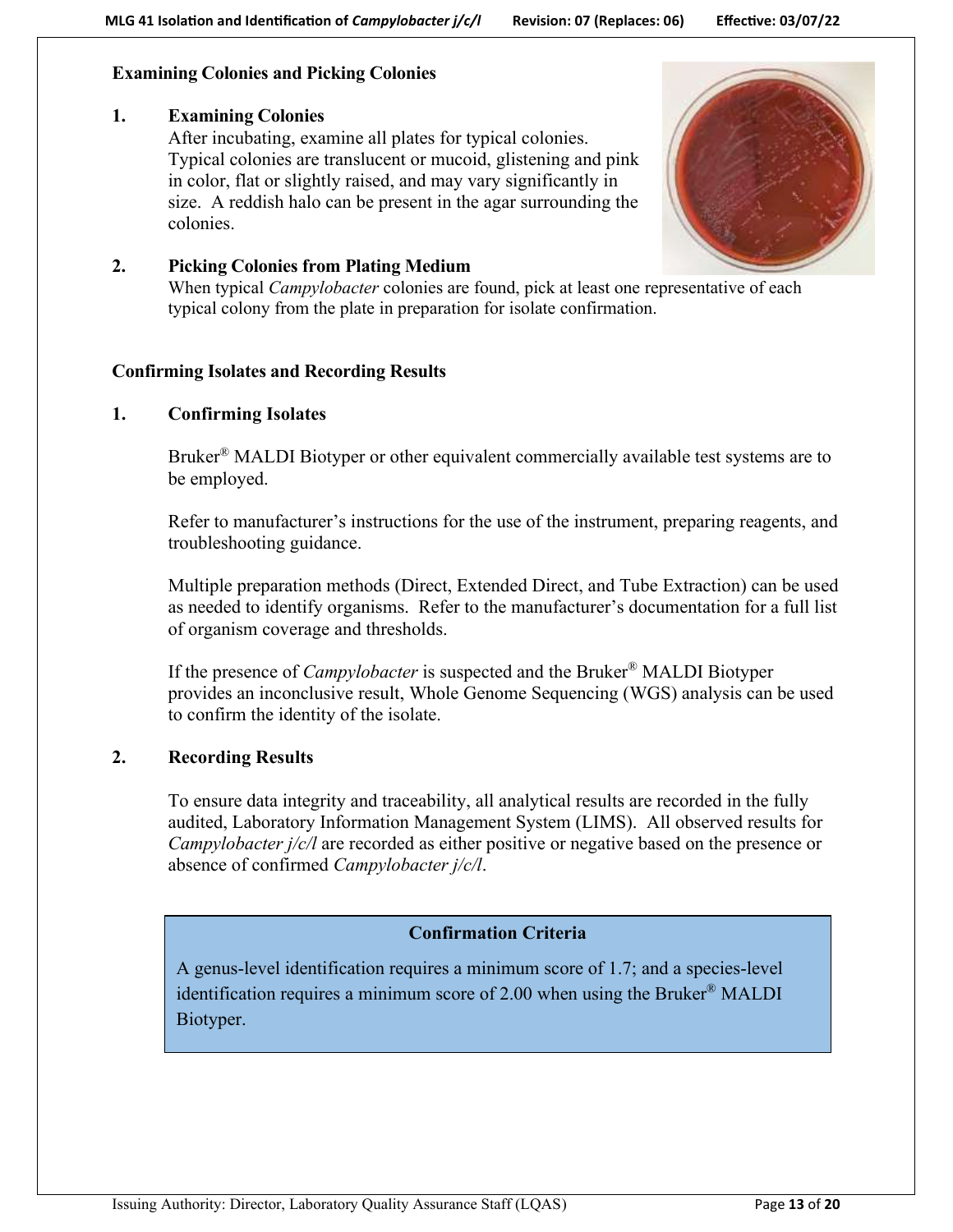# **QUALITY CONTROL**

# **Preparing a Pure Culture and Maintenance of a "Working" Stock Culture**

To prepare a pure culture, streak an SBA plate for isolation using the single colony tested for confirmation. Observe the plate to ensure typical uniform *Campylobacter* growth without contamination or the appearance of mixed colonies.

To maintain a "working" *Campylobacter* stock culture, store in Wang's freezing/storage medium. Culture should be made in bulk to maintain viability of the isolate when the container is opened and closed daily; this also reduces opportunity for contamination. On the day of testing, use one 2 mL cryovial containing a "working" *Campylobacter* stock culture.

# **Culture Storage, Recovery and Shipment**

# **1. Maintenance and Storage of** *Campylobacter* **Cultures Using Wang's Freezing/Storage Medium**

- a. When a pure culture is obtained, streak the culture onto one to four SBA plates to completely cover each plate with a lawn of growth. Place the agar plate(s) in a bag or sealed container applying desired microaerobic conditions for  $21 \pm 3$  hours at  $42 \pm 1.0$ °C. For appropriate microaerobic conditions, refer to the section entitled "Quality Control: Laboratory Quality Control Procedures."
- b. Using a sterile plastic loop or equivalent product, collect the entire lawn of bacteria from each of the SBA plates into a single 2 mL cryovial, e.g., Cryostor™, containing Wang's freezing/storage medium.
- c. Vortex the mixture until the bacterial cells are dispersed. This mixture will be thick due to the amount of bacteria in the cryovial.
- d. Initially, place the cryovials containing Wang's freezing/storage medium and the *Campylobacter* cultures in a 2 – 8ºC refrigerator for at least 20 minutes, and then transfer to a  $\leq$  -70°C freezer for permanent (long-term) storage.
	- **Note:** Isolates are initially placed in the refrigerator to avoid sudden shock to the  $≤$  -70 $°C$  freezer temperature.

# **2. Recovering** *Campylobacter* **Cultures from ≤ -70<sup>o</sup>C Freezer**

- a. After removing a cryovial from the  $\leq$  -70°C freezer, immediately scrape a small amount of the inoculum, transfer to a SBA plate, and streak for isolation.
- b. Immediately return the cryovial to the  $\leq$  -70°C freezer. Do not allow the culture to thaw.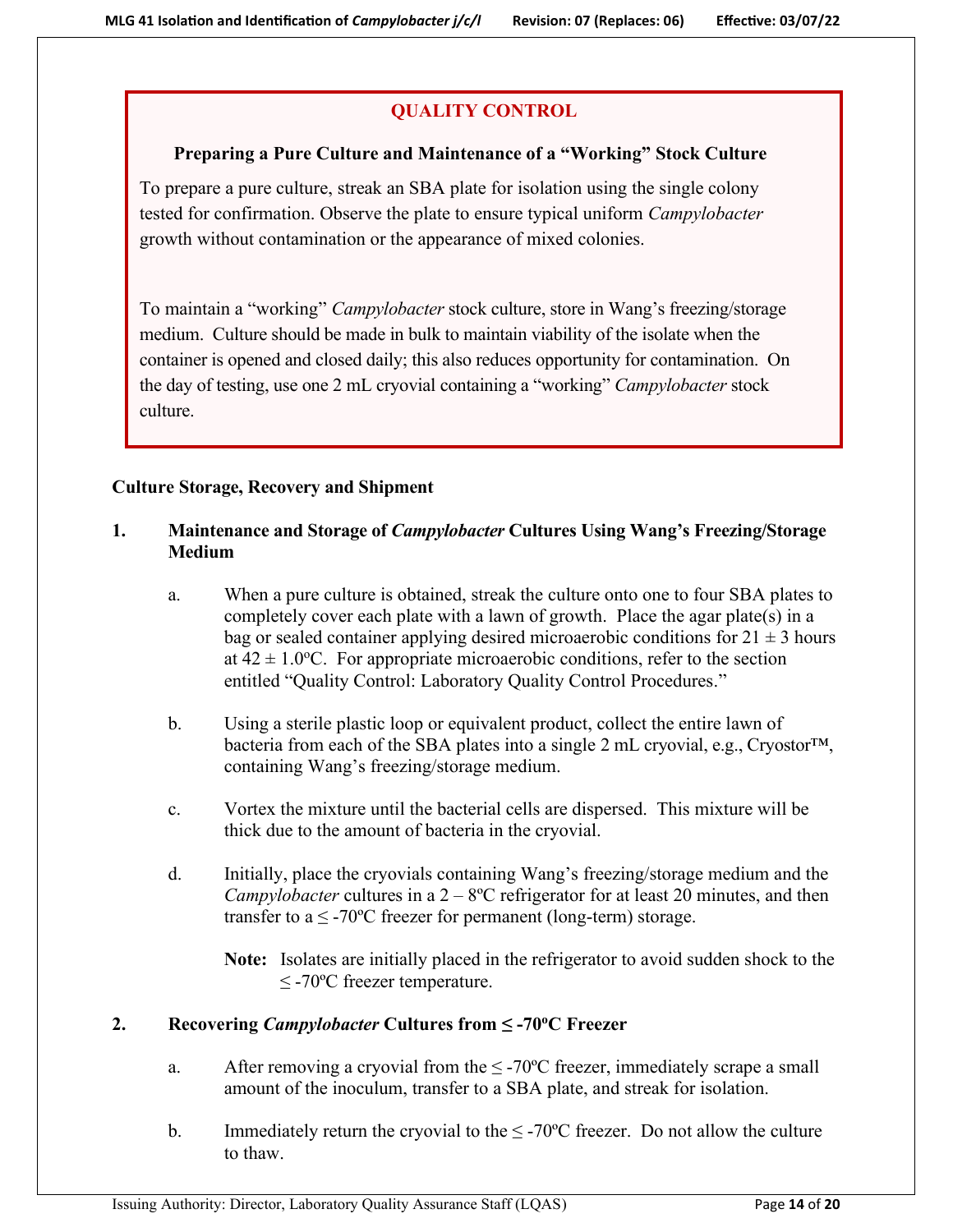c. The streaked plate is then placed in a sealed container applying the desired microaerobic conditions and placed in a  $42 \pm 1.0$ °C incubator for  $21 \pm 3$  hours.

# **3. Shipping** *Campylobacter* **Using Wang's Semisolid (Transport) Medium**

- a. Preparing an Isolate Using SBA Plate(s)
	- i. When preparing for shipping, streak a pure culture as a bacterial lawn onto a SBA plate. Place the agar plate in a sealed container applying the desired microaerobic conditions for  $21 \pm 3$  hours at  $42 \pm 1.0$ <sup>o</sup>C.

If a bacterial lawn can be created as shown in Figure 2, enough bacteria will be obtained to fill a 10  $\mu$ L sterile plastic loop. The growth of some *Campylobacter* strains can be miniscule on agar media. If so, laboratory personnel will

### **KEY DEFINITION**

**Bacterial Lawn** is a uniform and uninterrupted layer of bacterial growth on an agar plate, in which individual colonies cannot be observed. It has the appearance of a field or mat of bacteria.

need to inoculate up to four SBA plates to obtain sufficient bacteria.

Figure 2. Illustration of a bacterial lawn



For appropriate microaerobic conditions, refer to the section entitled "Quality Control: Laboratory Quality Control Procedures."

- ii. On the day of shipping, remove the cryovial containing the Wang's transport medium from the  $2 - 8$ °C refrigerator and allow the cryovial to come to room temperature.
- iii. Using a 10 µL sterile plastic loop or equivalent product, dispense a loopful of the bacterial lawn from the SBA plate(s) into a single, appropriately labeled cryovial containing the Wang's transport medium. Use the entire contents of the loop to inoculate the cryovial.
- iv. Ship isolates to destination with ice packs within 24 48 hours of packing. Shipping must comply with Department of Transportation IATA regulations. Typically, isolates shipped in Wang's transport medium remain viable for 7 days.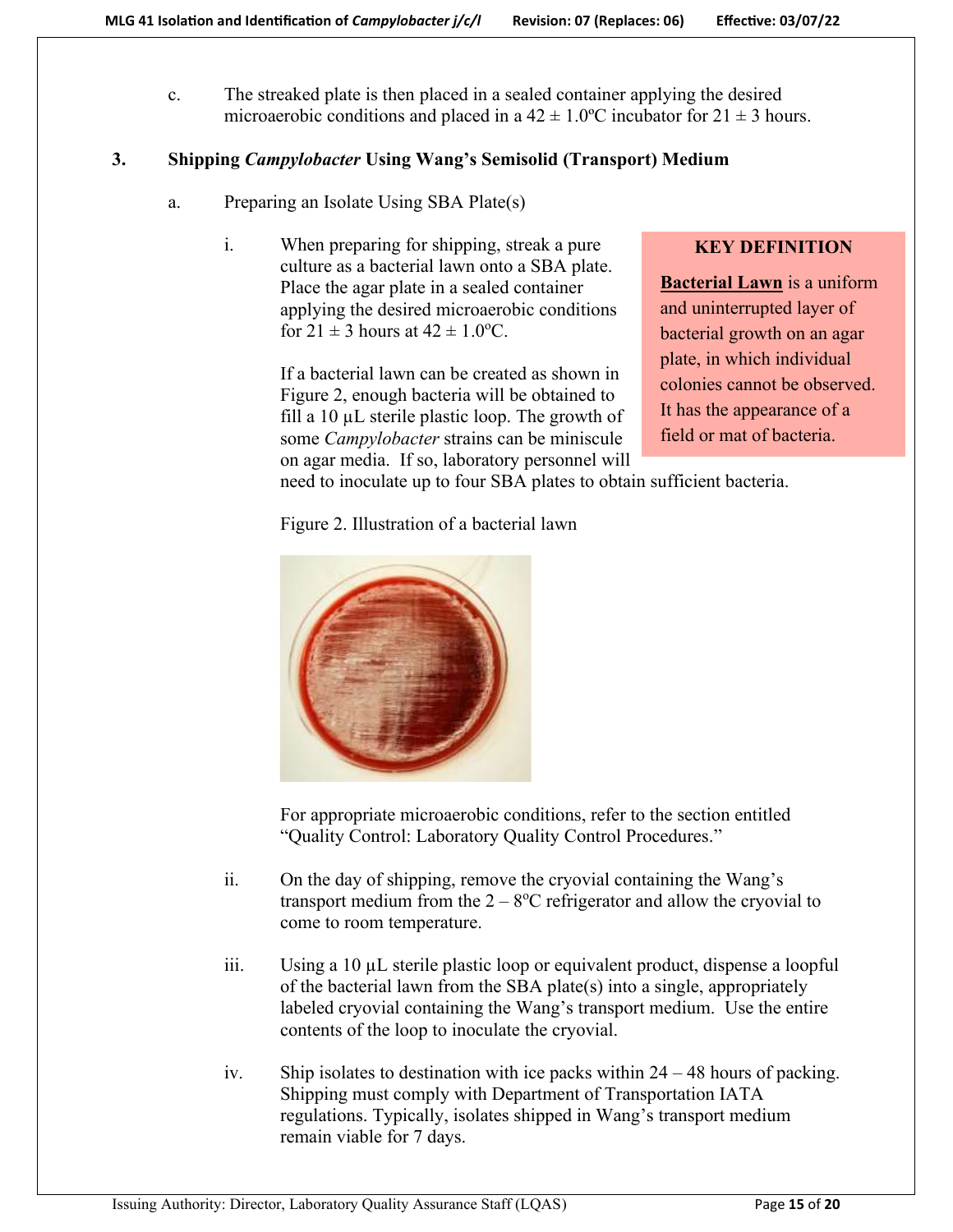- v. The recipient laboratory must immediately recover the cultures, store and freeze following the procedures provided in the "Maintenance and Storage of *Campylobacter* Culture Using Wang's Freezing/Storage Medium."
- <span id="page-15-0"></span>b. Preparing Isolate Using Brucella Broth (optional)
	- i. When preparing for shipping, select an isolated colony to ensure a pure culture and transfer to one 10 mL (glass or plastic) tube of Brucella Broth.
	- ii. Incubate the Brucella Broth containing the *Campylobacter* culture applying the appropriate microaerobic conditions at  $42 \pm 1.0$ °C for 24 up to 72 hours, depending on the next opportunity for shipping the isolate. Refer to the section entitled "Quality Control: Laboratory Quality Control Procedures" for appropriate microaerobic conditions.
	- iii. On the day of shipping, remove the 10 mL centrifuge tube containing the inoculated broth from the incubator. Centrifuge for 3 minutes at 5,000 rcf.
	- iv. Remove the supernatant being careful not to disrupt the cell pellet.
	- v. Using a transfer pipet or a sterile filtered pipette tip, add 1 mL of Wang's Semisolid Transport Medium, pre-warmed at room temperature, to the centrifuge tube. Gently mix by drawing the suspension up and down to resuspend the pellet.
	- vi. Transfer the entire amount to a sterile cryovial tube.
	- vii. Continue preparing for shipping isolates by following the procedures described in the section entitled "Transport of *Campylobacter* Using Wang's Semisolid Medium", Section a. iv and v.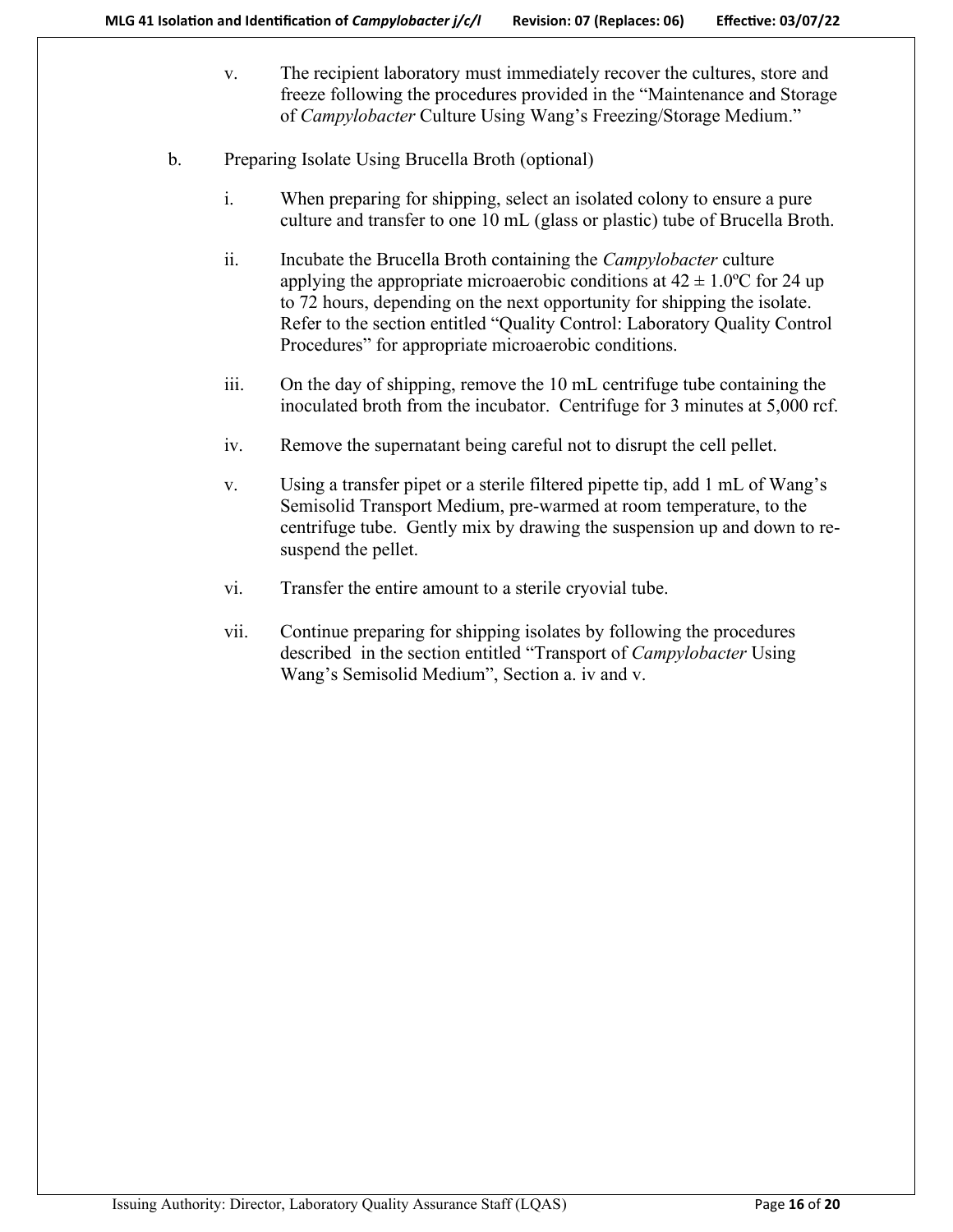# **Appendix: Alternative Method(s)**

# **1. Direct Plating Analysis: Preparing Samples and Plating**

The direct plating analysis is used only when an eligible poultry product(s) is known to harbor high levels of *Campylobacter* contamination without sample enrichment. FSIS laboratory leadership will determine the poultry product(s) that will undergo this type of testing.

# **METHOD FLOWCHART**



This flowchart represents the reporting time when there are no delays. Analysis may take longer due to re-streaking isolates for purity or rare strains requiring additional testing.

# **QUALITY CONTROL**

# **Preparing Direct Plating Controls**

On the day prior to analysis, streak the positive control for isolation onto a SBA plate. Incubate the plate in a sealed container for  $21 \pm 3$  hours at  $42 \pm 1.0$ °C. To obtain the desired microaerobic conditions necessary for growth of *Campylobacter j/c/l*, place plates in a sealed container containing the appropriate number of sachet(s) or a gas mixture consisting of 85% nitrogen, 10% carbon dioxide, and 5% oxygen.

Streak for isolation using a sterile, non-metal 1 µL loopful of the control culture onto a Campy-Cefex plate.

Incubate the controls along with the samples at  $42 \pm 1.0^{\circ}$ C for  $48 \pm 2$  hours applying the desired microaerobic conditions. Analyze controls in the same manner as the samples.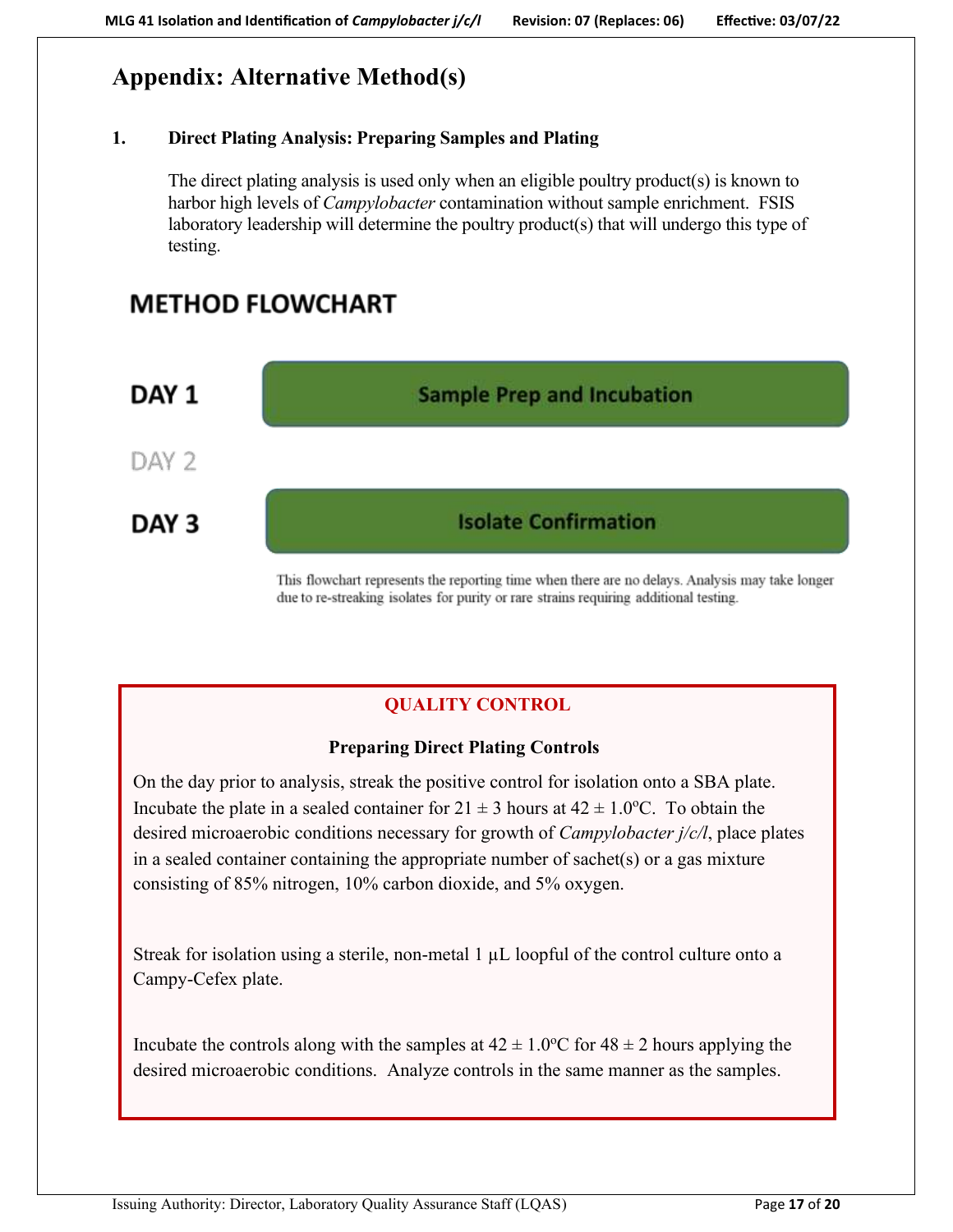# **a. Preparing the Sample**

- i. A portion of the rinsate from poultry rinsed in 400 mL of transport media is submitted to the laboratory for analysis.
- ii. Carcass sponges arrive to the laboratory containing 25 mL of the transport media. Mix the sponge thoroughly by gently shaking the rinsate or squeezing the sponge several times to ensure an even distribution of organisms.
- iii. To prepare raw poultry sample for analysis, add  $1625 \pm 32.5$  mL of BPW to  $325 \pm 32.5$  g of raw poultry product. To disperse clumps, mix thoroughly by briefly stomaching or hand massaging.

# **b. Plating**

- i. Use an appropriate microliter pipettor with a sterile, filtered pipette tip to dispense 1 mL of the sample preparation onto four Campy-Cefex plates ( $\sim$ 250 µL per plate).
- ii. Use a sterile, non-metal loop or hockey stick to spread the inoculum evenly over the entire surface of the agar avoiding contact with the plate wall.
- iii. Incubate plates for  $48 \pm 2$  hours at  $42 \pm 1.0^{\circ}$ C applying the appropriate microaerobic conditions in a sealed container.

After incubation, proceed to the section entitled "Examining Colonies and Picking Colonies" and conclude with the section entitled "Confirming Isolates and Recording Results."

# **2. Confirming an Isolate Using Microscopic and Latex Agglutination**

Prior to confirming the isolate, follow the "Examining Colonies and Picking Colonies" section as stated below.

# **a. Examining Colonies and Picking Colonies**

### **i. Examining Colonies**

After incubating, examine all plates for typical colonies. Typical colonies are translucent or mucoid, glistening and pink in color, flat or slightly raised, and may vary significantly in size. A reddish halo can be present in the agar surrounding the colonies.



# **ii. Picking Colonies from Plating Medium**

When typical *Campylobacter* colonies are found, pick at least one typical colony from the plate for confirmation.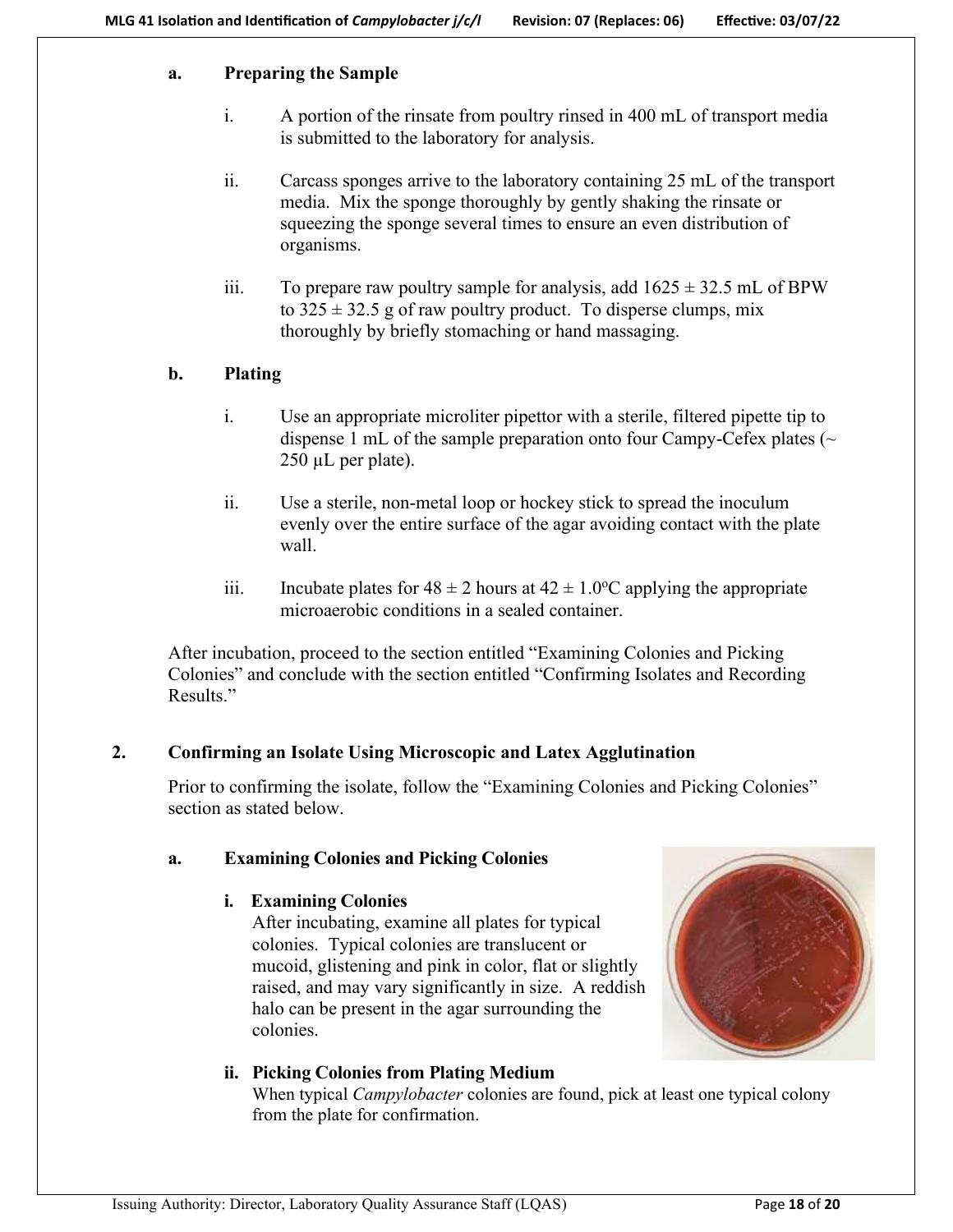Before any sample is reported as *Campylobacter j/c/l* negative, pick at least three total typical colonies, if available. A representative of each typical colony type must be picked from the plate before reporting the sample as *Campylobacter j/c/l* negative.

## **b. Confirming Isolates by Microscopic and Latex Agglutination**

### **i. Microscopic Examination**

Examine typical *Campylobacter j/c/l* colonies by microscope.

Using a sterile, non-metal needle, loop, or equivalent product, touch a portion of the suspect colony and suspend in a drop of sterile 0.85% saline on a microscope slide. Cover with a glass cover slip. Using a phase contrast microscope, examine immediately under 100x magnification using oil immersion. Suspensions demonstrating typical *Campylobacter j/c/l* corkscrew morphology and darting motility are presumptive positive.

Do not delay slide examination. If plates are held longer than  $48 \pm 2$  hours, there is a high probability that cells will appear spherical or coccoid because the culture is either old or has been exposed to air (inappropriate growth conditions) for an extended time.

# **KEY FACT**

For pin-point colonies on the Campy-cefex plates, set up tests prior to creating the saline suspension to limit air exposure. Use the saline suspension to perform the latex agglutination immunoassay then continue with microscopic examination as described. Use the same saline suspension to streak an SBA plate for additional testing, e.g., further characterization.